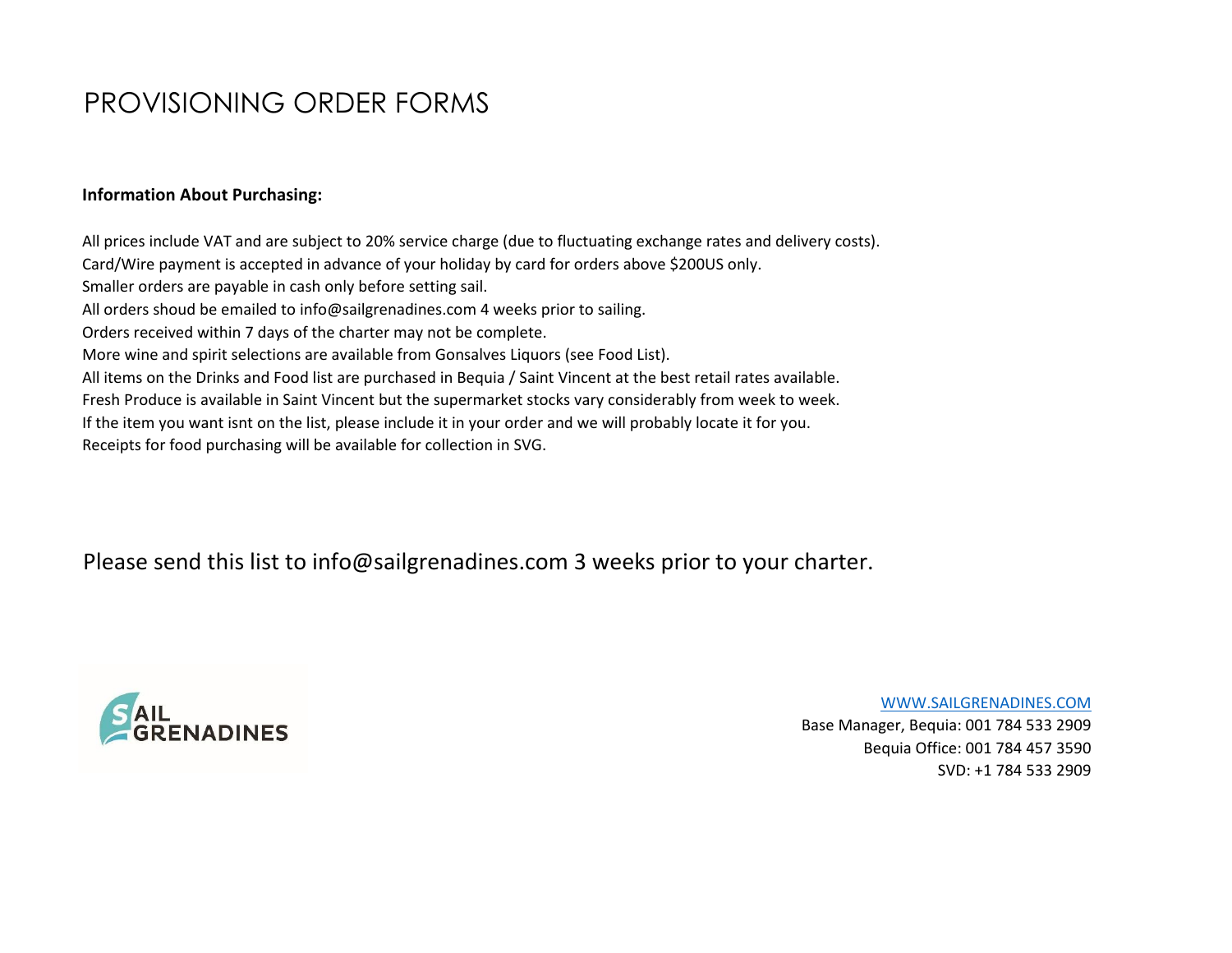## **DRINKS PROVISIONING**

SAIL

#### **NAME: BOAT NAME: CHARTER DATES:**

**For large quantities of fine wines and other alcoholic drinks please visit Gonsalves liquors at www.gonsalvesliquors.com. Please CC info@sailgrenadines.com info@sailgrenadines.com when you place your order for delivery prior to your arrival. \$20US will be added to your bill to cover collection/chilling/packing on board.**

| <b>Water, Juice and Soft Drinks</b>              | <b>Price Case USD</b>          | <b>Price Bottle/can USD</b> | <b>Quantity Case</b> | <b>Quantity Bottle/ Can</b> |
|--------------------------------------------------|--------------------------------|-----------------------------|----------------------|-----------------------------|
|                                                  |                                |                             |                      |                             |
| <b>Water</b>                                     |                                |                             |                      |                             |
| S.Pellegrino Sparkling water 75cl (15 in a case) | \$<br>80.00                    | 6.45                        |                      |                             |
| Perrier Sparkling water 75cl (12 in a case)      | \$<br>65.00                    | 6.00                        |                      |                             |
| Mountain Top Still Water 0.5 L(24 in a case)     | \$<br>18.00                    |                             |                      |                             |
| Mountain Top Still Water 1.5 L (12 in a case)    | \$<br>20.00                    | 5.00                        |                      |                             |
| Mountain Top Still Water 5L (4 in a case)        | \$<br>25.00                    |                             |                      |                             |
| <b>Juices</b>                                    |                                |                             |                      |                             |
| Orchard Orange Juice 1L(12 carton in a case)     | \$<br>32.00                    | 3.00                        |                      |                             |
| Orchard Pineapple Juice 1L(12 carton in a case)  | \$<br>32.00                    | 3.00                        |                      |                             |
| Orchard Apple Juice 1L (12 carton in a case)     | \$<br>32.00                    | 3.00                        |                      |                             |
| Tropical Mix Juice 1L(12 carton in a case)       | \$<br>40.00                    | 4.00                        |                      |                             |
| Cranberry Juice (1l bottles)                     | \$<br>$\overline{\phantom{a}}$ | 7.00                        |                      |                             |
| Lime Juice Concentrate (15oz)                    | \$<br>$\overline{\phantom{a}}$ | 5.00                        |                      |                             |
| <b>Soft Drinks Cans</b>                          |                                |                             |                      |                             |
| Coca cola (24 in a case)                         | \$<br>35.00                    | 2.25                        |                      |                             |
| Coca cola Light (24 in a case)                   | \$<br>40.00                    | 2.25                        |                      |                             |
| Sprite (24 in a case)                            | \$<br>40.00                    | 2.25                        |                      |                             |
| Soda Water (24 in a case)                        | \$<br>54.00                    | 2.50                        |                      |                             |
| Tonic Water (24 in a case)                       | \$<br>54.00                    | 2.50                        |                      |                             |
| Ginger Ale (24 in a case)                        | \$<br>54.00                    | 2.50                        |                      |                             |
| <b>Soft Drinks Glass Bottles</b>                 |                                |                             |                      |                             |
| Vita Malt (310ml) 24 in a case                   | \$<br>35.00                    | 3.00                        |                      |                             |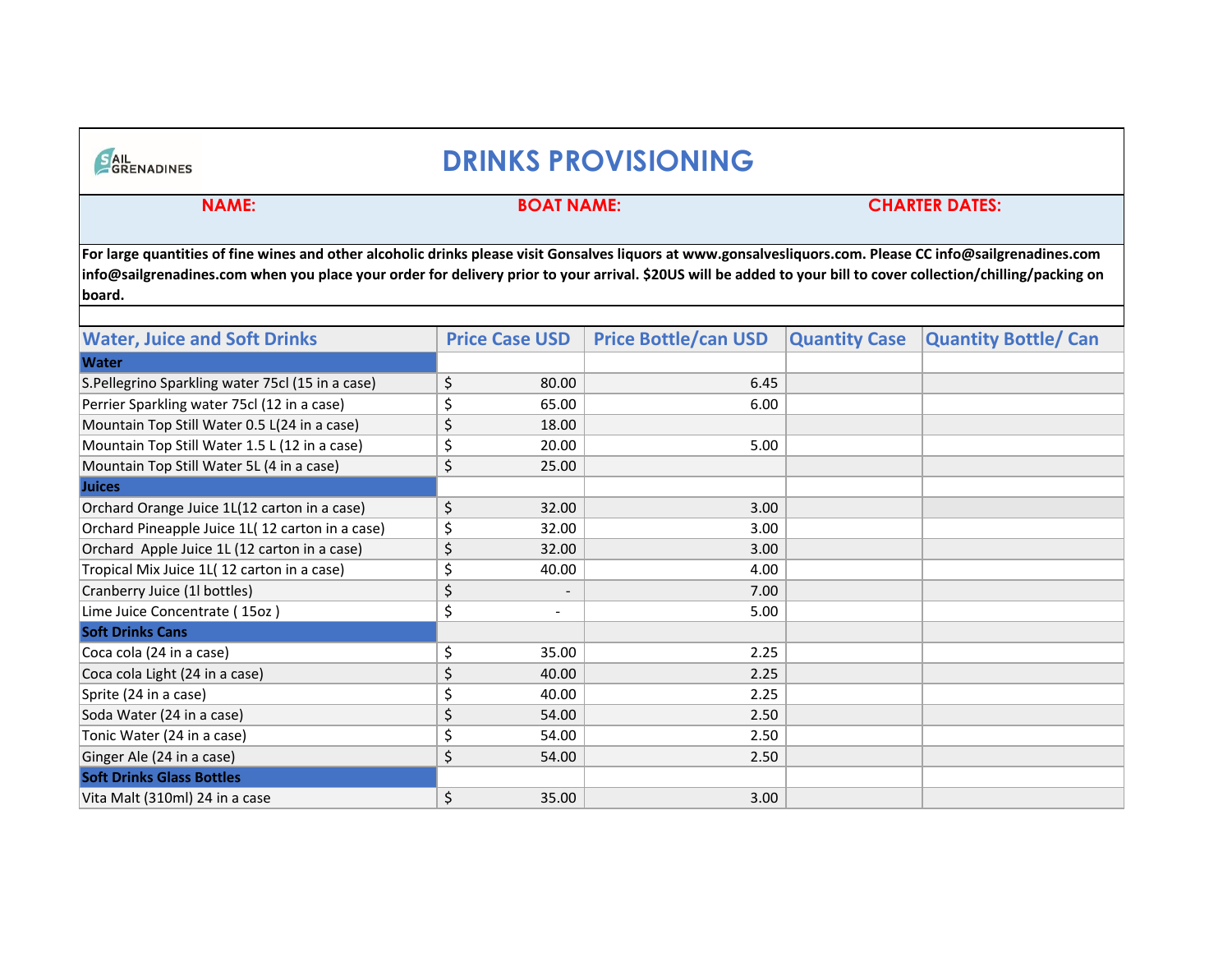| Bitter Lemon (280ml) 24 in a case   | \$<br>20.00                    | 2.00  |  |
|-------------------------------------|--------------------------------|-------|--|
| Fruit cocktail (280ml) 24 in a case | \$<br>25.00                    | 2.00  |  |
| Lemon Lime (280ml) 24 in a case     | \$<br>25.00                    | 2.00  |  |
| Kola (280ml) 24 in a case           | \$<br>25.00                    | 2.00  |  |
| Ginger Ale (280ml) 24 in a case     | \$<br>25.00                    | 2.00  |  |
| Orange (280ml) 24 in a case         | \$<br>25.00                    | 2.00  |  |
| Tonic Water (280ml) 24 in a case    | \$<br>25.00                    | 2.00  |  |
| Soda water (280ml) 24 in a case     | \$<br>25.00                    | 2.00  |  |
| <b>Alcoholic Beverages</b>          |                                |       |  |
| Carib Beer Can (24 in a case)       | \$<br>45.00                    | 3.00  |  |
| Carib Beer Bottle (24 in a case)    | \$<br>35.00                    | 3.00  |  |
| Hairoun Beer Can (24 in a case)     | \$<br>40.00                    | 3.00  |  |
| Hairoun Beer Bottle (24 in a case)  | \$<br>35.00                    | 3.00  |  |
| Corona                              | \$<br>58.00                    | 4.00  |  |
| Heiniken Beer can (24 in a case)    | \$<br>45.00                    | 3.00  |  |
| Heiniken Beer bottle(24 in a case)  | \$<br>40.00                    | 3.00  |  |
| Guinness (dark beer)                | \$<br>40.00                    | 3.00  |  |
| Rum Punch (75cl)                    | \$                             | 11.00 |  |
| <b>Spirits</b>                      | \$<br>$\overline{\phantom{a}}$ |       |  |
| Sparrow Dark Rum (75cl)             | \$                             | 15.00 |  |
| Light Rum (75cl)                    | \$                             | 15.00 |  |
| SLR Rum (white rum) (75cl)          | \$<br>$\overline{\phantom{a}}$ | 15.00 |  |
| Sunset Strong Rum (75cl)            | \$<br>$\overline{\phantom{a}}$ | 15.00 |  |
| Mount Gay (75cl) (dark rum)         | \$<br>$\overline{\phantom{a}}$ | 20.00 |  |
| Gordons Gin (75cl)                  | \$                             | 19.00 |  |
| Tanquery Gin (75cl)                 | \$<br>$\overline{\phantom{a}}$ | 23.00 |  |
| <b>Bombay Sapphire (75cl)</b>       | \$<br>$\overline{\phantom{a}}$ | 21.00 |  |
| Tequilla Gold (75cl)                | \$<br>$\overline{\phantom{a}}$ | 25.00 |  |
| Tequilla Silver(75cl)               | \$<br>$\blacksquare$           | 25.00 |  |
| Tanquery Gin (1 litre)              | \$<br>$\overline{\phantom{a}}$ | 19.00 |  |
| Smirnoff Vodka (1 ltire)            | \$<br>$\blacksquare$           | 20.00 |  |
| Absolute Vodka 75cl                 | \$<br>$\overline{\phantom{a}}$ | 20.00 |  |
| Johnnie Walker Red Lable (1 litre)  | \$                             | 60.00 |  |
|                                     |                                |       |  |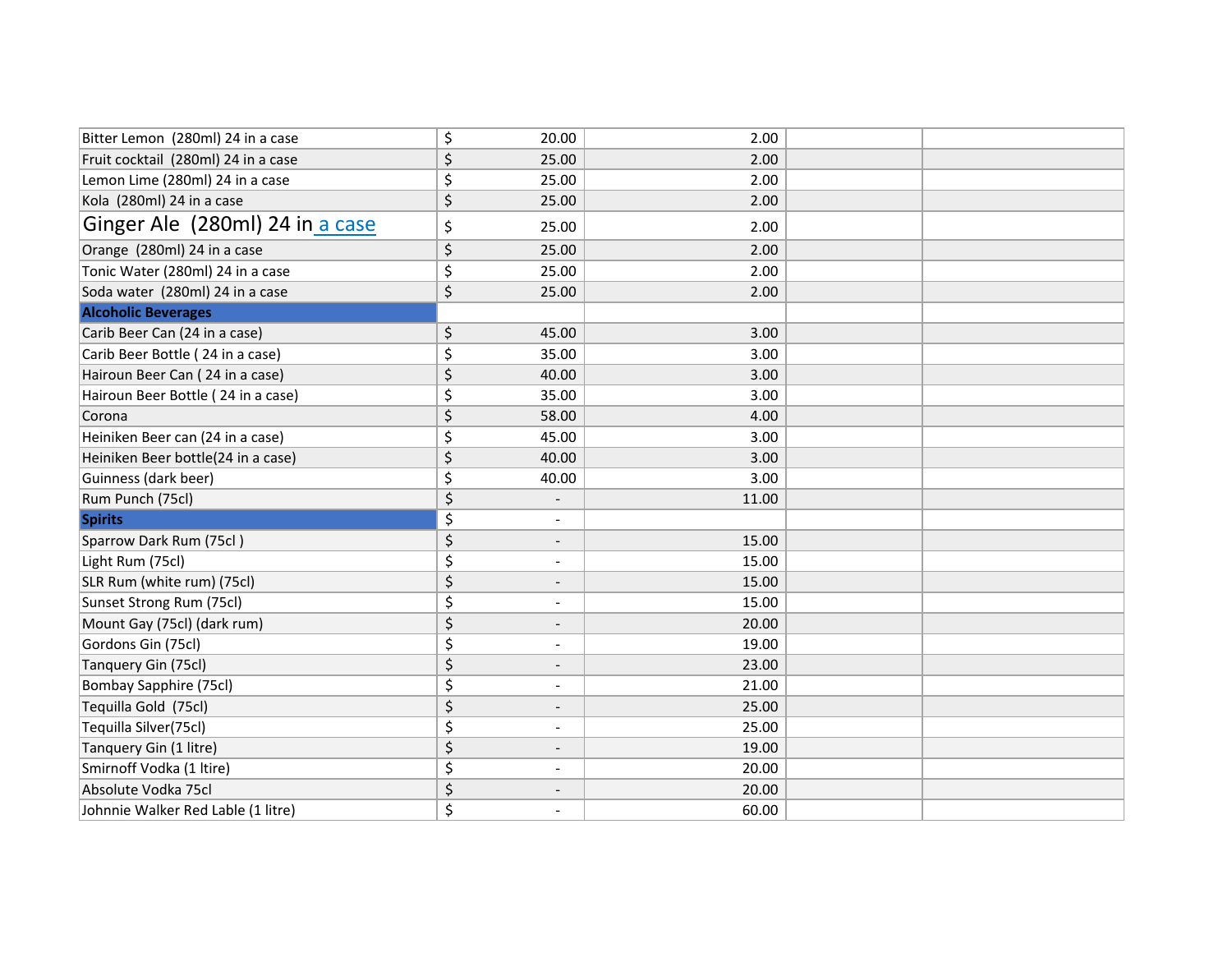| J and B Rate (1 litre)             | \$<br>$\overline{\phantom{0}}$ | 34.00 |  |
|------------------------------------|--------------------------------|-------|--|
| Cream of Coconut                   |                                | 5.00  |  |
| Grenadine Syrup                    |                                | 10.00 |  |
| <b>Wines</b>                       |                                |       |  |
| Red Wine - Merlot Sunrise          | \$<br>$\overline{\phantom{a}}$ | 18.00 |  |
| Red Wine - Cabernet Sauv           | \$<br>$\overline{\phantom{a}}$ | 18.00 |  |
| <b>Red Wine Merlot Yellow Tail</b> | \$<br>$\overline{\phantom{0}}$ | 18.00 |  |
| Red Wine-Trivento malbec           | \$<br>$\sim$                   | 18.00 |  |
| White Wine Sauvignon Blanc (Dry)   | \$<br>$\overline{\phantom{a}}$ | 18.00 |  |
| White Wine Sunrise Chardonnay      | \$<br>$\overline{\phantom{a}}$ | 18.00 |  |
| White Wine Beringer Pinot Grigio   | \$<br>$\overline{\phantom{a}}$ | 15.00 |  |
| Carlo Ros Californa Rose           | \$<br>$\overline{\phantom{a}}$ | 18.00 |  |
| <b>Minuty Rose</b>                 | \$<br>$\overline{\phantom{0}}$ | 25.00 |  |
| Freixenet Bubbly (75cl)            | \$<br>$\sim$                   | 20.00 |  |
| Veuve Clicquot Rose                | \$<br>$\overline{\phantom{a}}$ | 85.00 |  |
| Veuve Clicquot Brut                | \$<br>$\overline{\phantom{a}}$ | 70.00 |  |
| Prosecco Brut (1 litre)            | \$<br>$\overline{\phantom{a}}$ | 34.00 |  |

| <b>DOMESTIC SUPPLIES</b>                | <b>UNIT</b> | <b>PRICE USD</b> | <b>QUANTITY</b> |
|-----------------------------------------|-------------|------------------|-----------------|
| Domestic Trash Bags (note 1 on board)   | 12/10 CT    | 4.75             |                 |
| Value Time Paper Roll (note 1 on board) | 1 RL        | 1.71             |                 |
| Toilet Rolls (note 2 / toilet on board) | <b>1 RL</b> | 1.15             |                 |
| Bop Spray Away (note 1 on board)        | 600ml       | 5.75             |                 |
| Domestic Plastic wrap                   | 100 SQ FT   | 3.15             |                 |
| Domestic Aluminium Foil                 | 75 SQ FT    | 3.65             |                 |
| OFF insect repellent                    | 6oz / 177ml | 14.99            |                 |
| Paper Napkins                           | 1 pk        | 3.50             |                 |
| Insect Repellent (child)                | 6oz / 177ml | 14.50            |                 |
| <b>Shower Cleaning Spray</b>            |             | 5.50             |                 |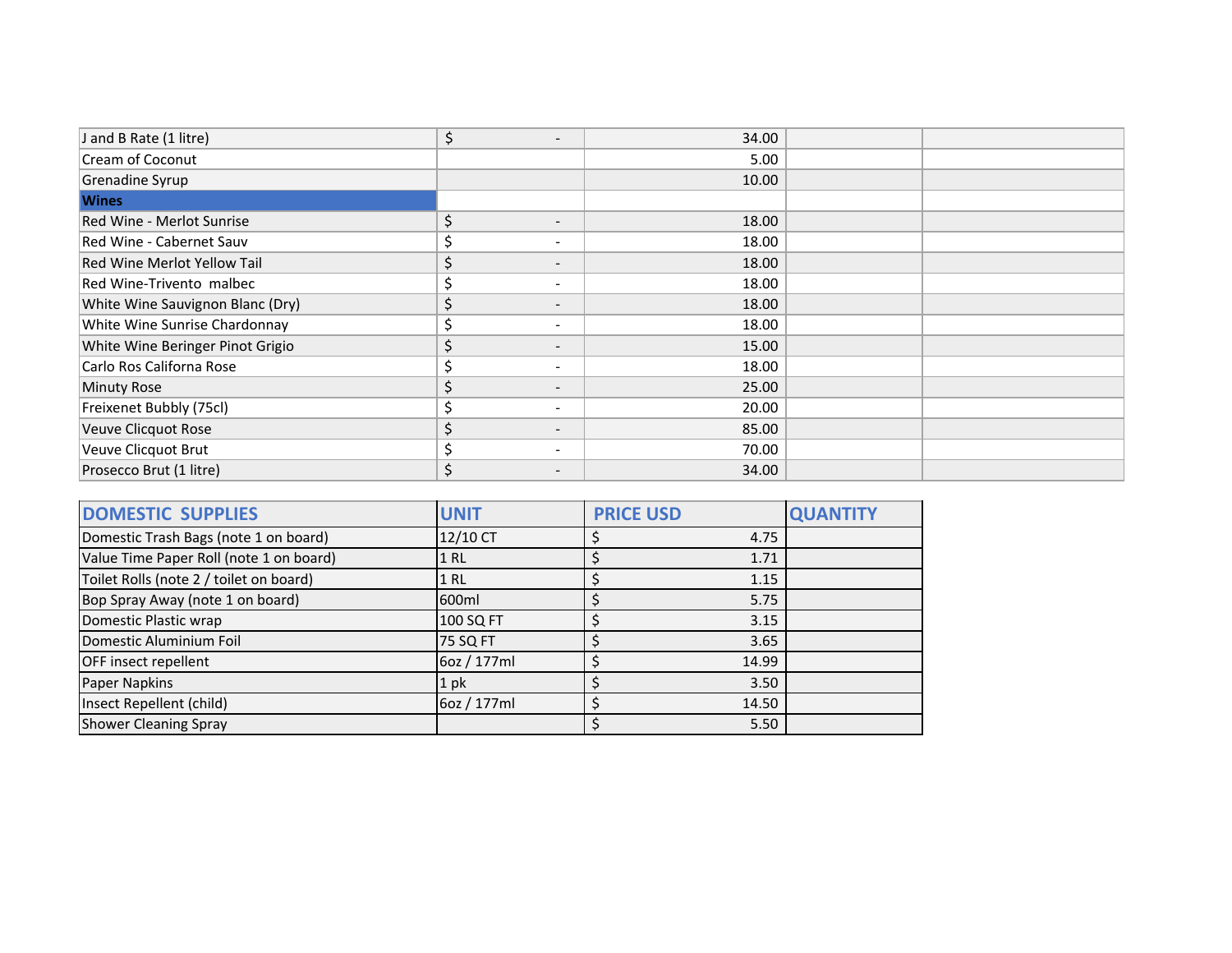

### **FOOD & GALLEY PROVISIONING**

*Bareboat Included : 1 small coffee, 1 small SSk Milk, 1 L. Water, 1 Bowl of Fruit, 1 Bottle of Rum, 1 small sugar, 1 Juice. Day Charter Included : As above + Local Beer and Rum Punch*

| <b>BREAKFAST GOODS</b>               | <b>UNIT</b> | <b>PRICE USD</b> | <b>QUANTITY</b> |
|--------------------------------------|-------------|------------------|-----------------|
| Honey                                | 4oz         | \$<br>8.45       |                 |
| Stawberry Jam                        | 11.9oz/340g | \$<br>3.88       |                 |
| Raspberry Jam                        | 11.9oz/340g | \$<br>5.31       |                 |
| W/Rose 3 fruit Marmalade             | 11.9oz/340g | \$<br>4.75       |                 |
| Passion Fruit Jam                    | 17oz/482g   | \$<br>4.35       |                 |
| Nutella Hazelnut Spread              | 12oz/371    | \$<br>9.15       |                 |
| Peanut Butter Creamy                 | 510g        | \$<br>4.75       |                 |
| Peanut Butter Crunchy                | 18oz/570g   | \$<br>6.15       |                 |
| Pancake Mix Aunt Jemima              | 453g        | \$<br>4.15       |                 |
| Pancake Syrup (Flavour preferred :   | 709ml       | \$<br>3.45       |                 |
| Cornflakes                           | 7oz/198g    | \$<br>4.45       |                 |
| Rasin Brand                          | 425g/15oz   | \$<br>5.85       |                 |
| Weetabix                             | 215g        | \$<br>5.15       |                 |
| Oats                                 |             | \$<br>5.00       |                 |
| Alpen Muesli                         | 375g        | \$<br>7.00       |                 |
| Sugardale Bacon Regular              | 16oz/453g   | \$<br>6.25       |                 |
| Un Smoked Bacon                      | 16oz/453g   | \$<br>5.15       |                 |
| Other Cereal                         |             |                  |                 |
| <b>Breakfast Drinks</b>              |             |                  |                 |
| Nescafe Instant Coffee               | 200g/7.05oz | \$<br>16.15      |                 |
| Maxwell Ground Coffee Original Blend | 326g/11oz   | \$<br>7.35       |                 |
| <b>Folgers Ground Coffee</b>         | 326g/11oz   | \$<br>8.79       |                 |
| Saint Vincent Ground Coffee          |             | \$<br>14.00      |                 |
| Italian Ground Coffee                |             | \$<br>15.00      |                 |
| <b>Tetley Premium Brand</b>          | 80bags      | \$<br>6.25       |                 |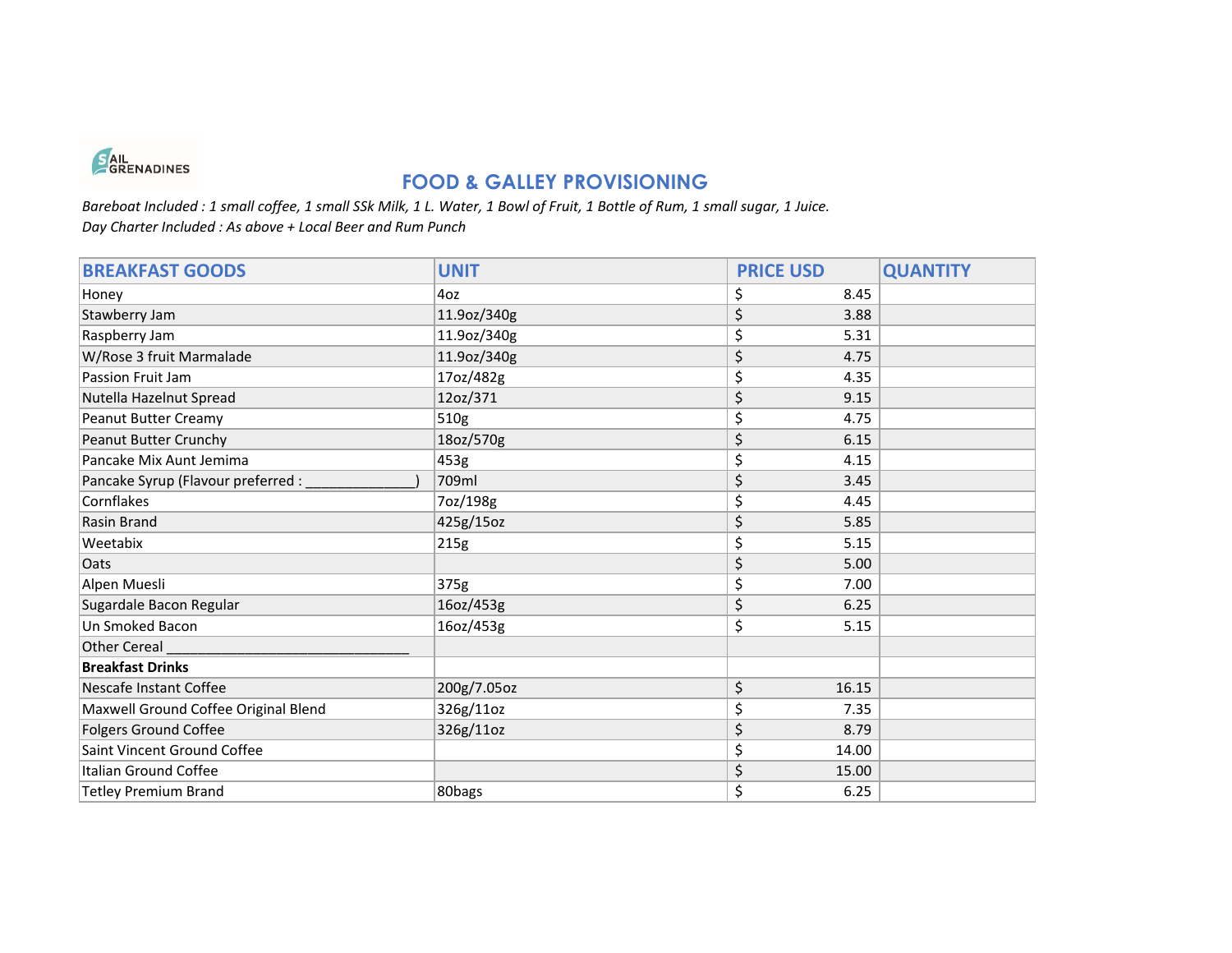| <b>English Breakfast Tea</b>             | 20bags             | \$<br>8.55       |                 |
|------------------------------------------|--------------------|------------------|-----------------|
| Earl Grey Tea                            | 50bags             | \$<br>13.00      |                 |
| Lipton Tea                               | 20bags             | \$<br>4.55       |                 |
| Ginger and Lemon                         | 20bags             | \$<br>2.35       |                 |
| Peppermint                               | 20bags             | \$<br>2.45       |                 |
| Cinnamon mint                            | 20bags             | \$<br>2.45       |                 |
| Nesquik / Drinking Chocolate             | 113g               | \$<br>4.15       |                 |
| Other                                    |                    |                  |                 |
| <b>DAIRY PRODUCTS</b>                    | <b>UNIT</b>        | <b>PRICE USD</b> | <b>QUANTITY</b> |
| Fruit Yoghurts (small) Assorted flavours | 6oz /170g          | \$<br>1.22       |                 |
| Greek Yogurt (large)                     | 1ltr               | \$<br>8.00       |                 |
| <b>Butter Salted</b>                     | 250g               | \$<br>4.55       |                 |
| <b>Butter Unsalted</b>                   | 250g               | \$<br>4.65       |                 |
| <b>Cheddar Cheese</b>                    | 250g               | \$<br>5.00       |                 |
| Feta Cheese                              | 8oz / 227g         | \$<br>7.27       |                 |
| Mozzarella Cheese                        | Small              | \$<br>4.85       |                 |
| <b>Cream Cheese</b>                      | 8oz / 227g         | \$<br>4.94       |                 |
| Happy Cow Cheese spread (wedges)         | pack of 8 wedges   | \$<br>2.34       |                 |
| Sliced Sandwich Cheese (pack singles)    | pack of 10 singles | \$<br>3.84       |                 |
| Parmesan Cheese (grated)                 | 227g               | \$<br>5.92       |                 |
| Babybel Mini Original                    | 6/12g              | \$<br>5.97       |                 |
| <b>Brie</b>                              | 8oz / 227g         | \$<br>11.50      |                 |
| Van Kass Edam                            | 15.9oz / 453g      | \$<br>7.04       |                 |
| <b>President Camembert</b>               | 125g               | \$<br>5.11       |                 |
| St. Clemens Dan Blue Wedge Cheese        | 125g               | \$<br>6.09       |                 |
| <b>Milks</b>                             |                    |                  |                 |
| Distinction L Fat 2% Longlife Milk       | 1 litre / 1 quart  | \$<br>1.35       |                 |
| Distinction FC 3.25% Longlife Milk       | 1 litre / 1 quart  | \$<br>1.59       |                 |
| Half and Half Milk/Cream                 | 1 litre / 1 quart  | \$<br>1.69       |                 |
| Coffee Mate                              | 6oz                | \$<br>1.51       |                 |
| <b>Almond Milk</b>                       | 946ml              | \$<br>7.00       |                 |
| Evaporated Milk (Can)                    | 14oz/410g          | \$<br>1.95       |                 |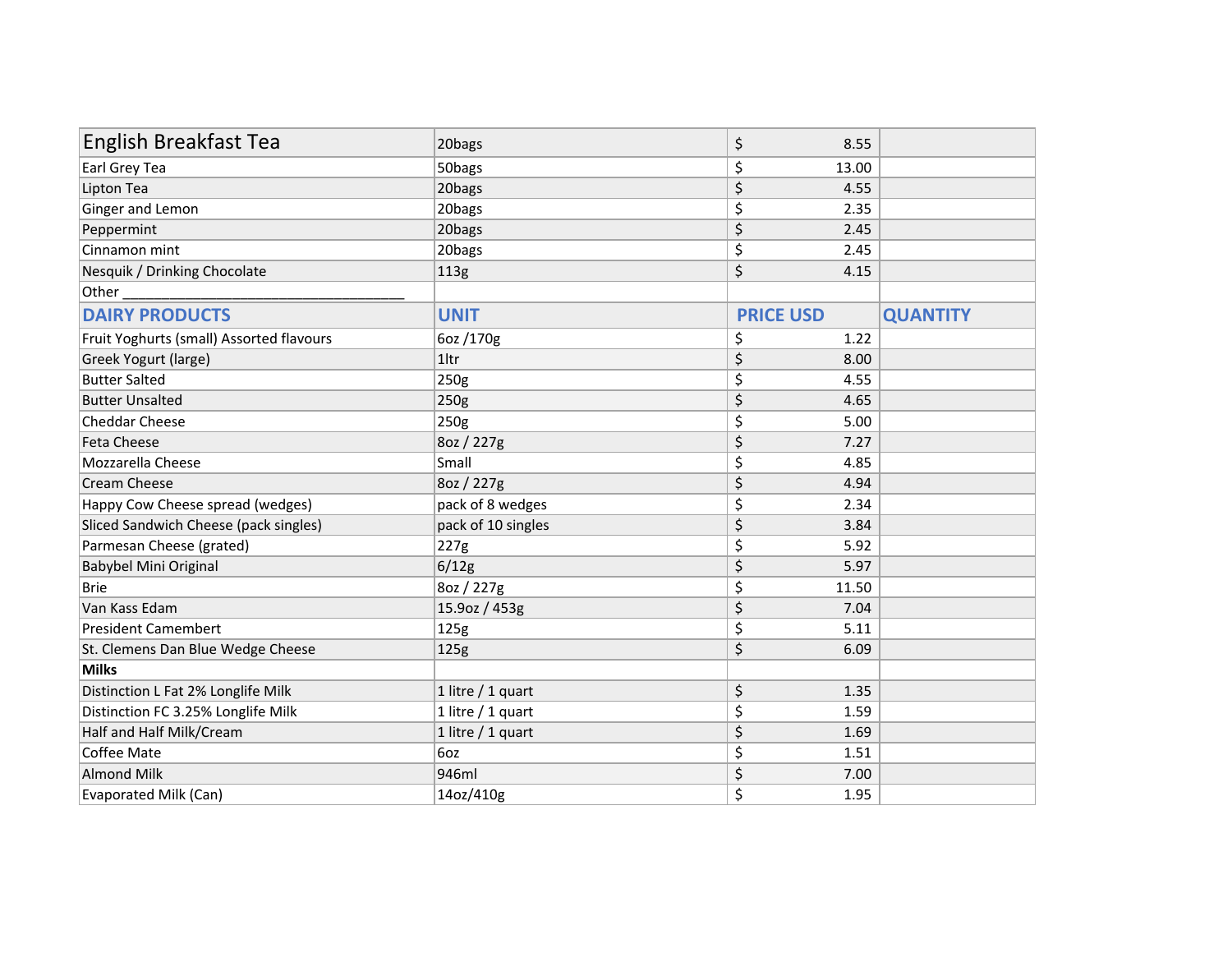| <b>Eggs</b>                                        | 1 dozen        | \$<br>3.07       |                 |
|----------------------------------------------------|----------------|------------------|-----------------|
| <b>COLD LUNCHES, MEATS and DELI</b>                | <b>UNIT</b>    | <b>PRICE USD</b> | <b>QUANTITY</b> |
| Deli counter- Turkey ham                           | $1$ lb         | \$<br>7.25       |                 |
| Deli counter- Genoa Salami                         | 1 <sub>1</sub> | \$<br>8.15       |                 |
| Deli counter- Sliced Honeycured Ham                | 1 <sub>1</sub> | \$<br>8.15       |                 |
| Pepperoni                                          | 1 <sub>1</sub> | \$<br>10.55      |                 |
| Beef Burgers (Frozen)                              | 1box (360g)    | \$<br>5.00       |                 |
| Cumberland Sausages (Frozen)                       | 1pack (454g)   | \$<br>4.00       |                 |
| Steak (Please specfy type - hard to find) (Frozen) |                | market price     |                 |
| Hotdogs                                            | 1 pack         | \$<br>3.15       |                 |
| Turkey Breast (Frozen)                             | Ib             | \$<br>3.45       |                 |
| Chicken Breast (Frozen Boneless)                   | Ib             | \$<br>3.45       |                 |
| Chicken Legs (Frozen)                              | lb             | \$<br>3.15       |                 |
| Whole Chicken (Frozen)                             | Ib             | \$<br>5.15       |                 |
| Whole Turkey (Frozen)                              | Ib             | \$<br>5.15       |                 |
| Chicken drumsticks (Frozen)                        | Ib             | \$<br>3.15       |                 |
| Chicken Wing (Frozen)                              | Ib             | \$<br>3.15       |                 |
| Frozen Shrimps                                     | large 31-40    | \$<br>35.15      |                 |
| Smoked Salmon (Frozen)                             | 1pack          | \$<br>25.15      |                 |
| Minced Meat                                        | small pack     | \$<br>10.00      |                 |
| Pork Tenderlion (Frozen)                           | 1 <sub>1</sub> | \$<br>12.45      |                 |
| Pork Chops (Frozen)                                | 1 <sub>1</sub> | \$<br>7.45       |                 |
| <b>PASTA/RICE AND CANNED GOODS</b>                 | <b>UNIT</b>    | <b>PRICE USD</b> | <b>QUANTITY</b> |
| Pasta Shells                                       | 8oz / 250g     | \$<br>1.75       |                 |
| Fusilli Pasta                                      | 16oz /454g     | \$<br>4.15       |                 |
| Linguine Pasta                                     | 16oz /454g     | \$<br>5.35       |                 |
| Ronzoni Penne Pasta                                | 16oz /454g     | \$<br>3.45       |                 |
| Spaghetti                                          | 16oz /454g     | \$<br>2.75       |                 |
| Carib Pearl L/Grain Rice                           | 2kg            | \$<br>3.99       |                 |
| Vigo Basmati Rice Aged                             | 11.9oz /340g   | \$<br>3.25       |                 |
| Jasmine Rice                                       | 16 oz          | \$<br>5.50       |                 |
| Tuna in oil                                        | 6oz/170g       | \$<br>2.25       |                 |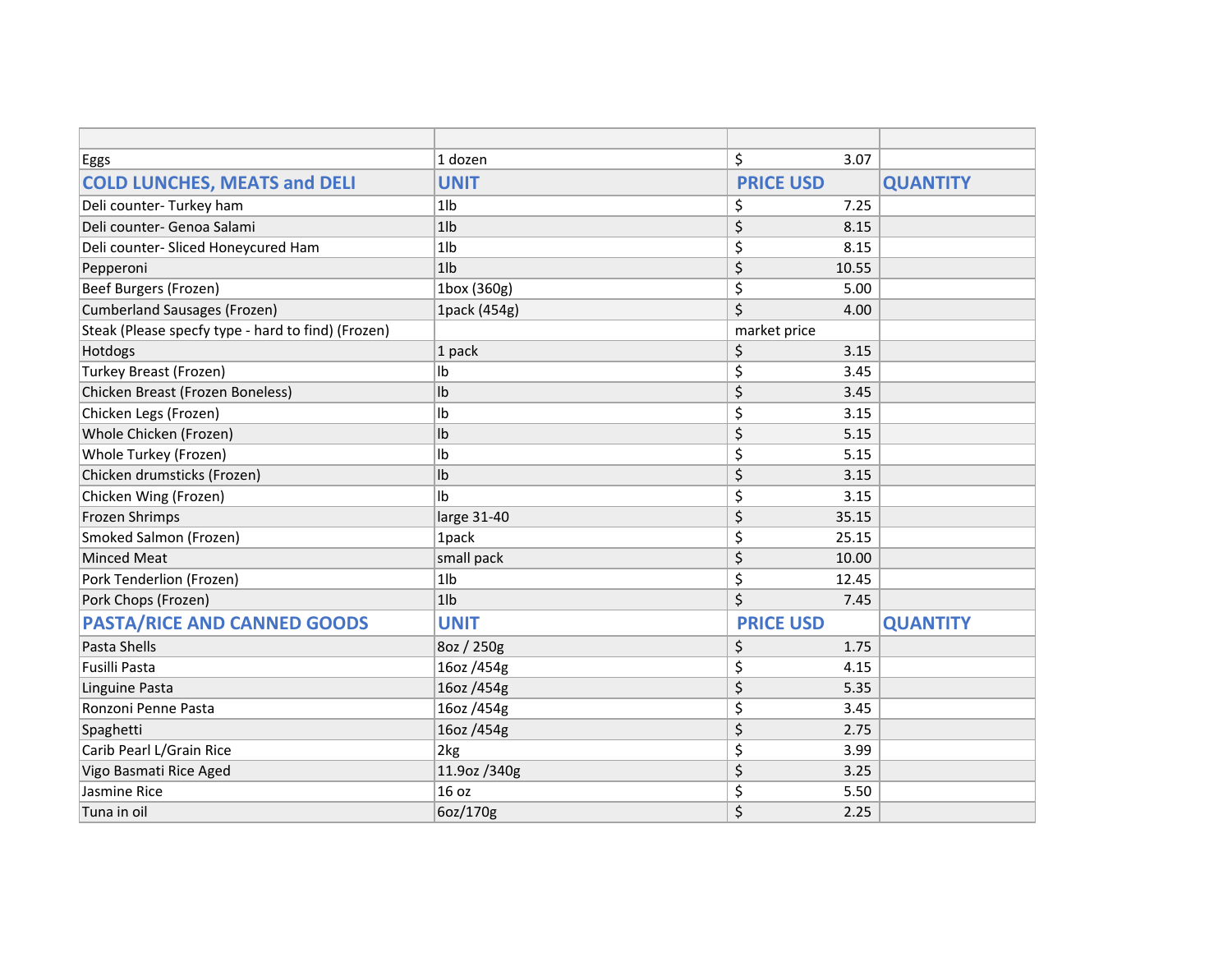| Tuna in waer                    | 6oz/170g       | \$<br>2.25       |                 |
|---------------------------------|----------------|------------------|-----------------|
| Pink Salmon                     | 7oz /213g      | \$<br>5.75       |                 |
| Anchovies                       | 13oz / 390g    | \$<br>8.55       |                 |
| Crab Meat                       | 6oz / 170g     | \$<br>8.08       |                 |
| <b>Heinz Baked Beans</b>        | 15.8oz /448g   | \$<br>4.27       |                 |
| Sweetcorn                       | 14oz /425g     | \$<br>3.15       |                 |
| Red Kidney Beans                | 15.5oz / 439g  | \$<br>1.69       |                 |
| <b>Sweet Peas and Carrots</b>   | 14oz /425g     | \$<br>3.15       |                 |
| Green Beans                     | 14oz /425g     | \$<br>4.47       |                 |
| <b>Mixed Vegetables</b>         | 14oz /425g     | \$<br>3.15       |                 |
| <b>Tomato and Basil Sauce</b>   | 14oz /425g     | \$<br>2.82       |                 |
| <b>Diced Tomatoes</b>           | 14.05oz / 411g | \$<br>2.41       |                 |
| Mushroom Soup                   | 11oz / 305g    | \$<br>5.62       |                 |
| Chicken Soup                    | 14.01oz / 400g | \$<br>1.05       |                 |
| <b>Tomato Pesto</b>             | 6oz / 185g     | \$<br>6.45       |                 |
| Pesto                           | 6oz/185g       | \$<br>6.45       |                 |
| Cream Style Corn                | 14oz /425g     | \$<br>3.15       |                 |
| Cornbeef                        | 12oz           | \$<br>3.47       |                 |
| <b>CONDIMENTS AND DRESSINGS</b> | <b>UNIT</b>    | <b>PRICE USD</b> | <b>QUANTITY</b> |
| Hellmanns Mayonnaise Real       | 8oz/236ml      | \$<br>3.45       |                 |
| Hellmanns Mayonnaise Real Light | 30oz           | \$<br>11.05      |                 |
| French's Mustard                | 8oz / 266g     | \$<br>5.80       |                 |
| English Mustard (Powder)        | 2oz/57g        | \$<br>10.32      |                 |
| Pace Chunky Salsa Medium        | 15.97oz / 453g | \$<br>6.15       |                 |
| Pace Chunky Salsa Mild          | 15.97oz / 453g | \$<br>6.15       |                 |
| Goya Pure Olive Oil             | 500ml          | \$<br>11.72      |                 |
| Vegetable Oil                   | 24oz / 0.71    | \$<br>6.05       |                 |
| Sunflower Oil                   | 24oz / 0.7l    | \$<br>6.05       |                 |
| <b>Bbq Sauce Original</b>       | 510g / 18oz    | \$<br>5.96       |                 |
|                                 |                |                  |                 |
| <b>Bbq Sauce Honey</b>          | 510g / 18oz    | \$<br>5.75       |                 |
| <b>Bbq Sauce Smoked</b>         | 510g / 18oz    | \$<br>4.55       |                 |
| Heinz White Vinegar             | 4.73ml         | \$<br>3.25       |                 |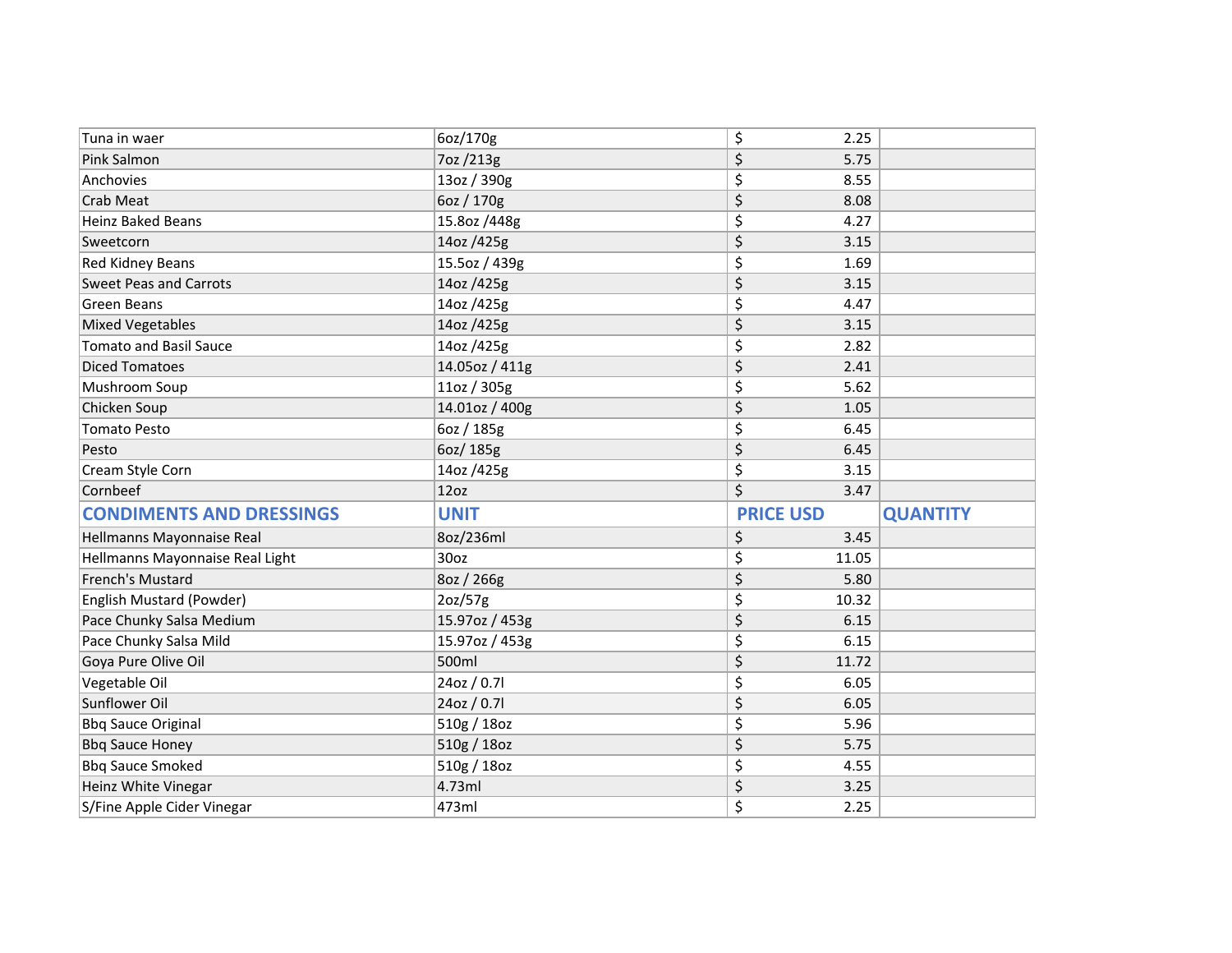| Goya Manz Spanish Olives            | 191g           | \$<br>2.97       |                 |
|-------------------------------------|----------------|------------------|-----------------|
| <b>Green Olives Stuffed</b>         | 198g           | \$<br>4.75       |                 |
| Progress Balsamic Vinegar           | 355ml          | \$<br>5.35       |                 |
| <b>NN French Dressing</b>           | 475ml          | \$<br>4.15       |                 |
| <b>Caeser Salad Dressing</b>        | 475ml          | \$<br>4.07       |                 |
| <b>Thousand Island Dressing</b>     | 475ml          | \$<br>4.51       |                 |
| <b>Ranch Dressing</b>               | 475ml          | \$<br>5.07       |                 |
| Heinz tomato ketchup                | 20oz / 567g    | \$<br>4.75       |                 |
| <b>SUGAR</b>                        | <b>UNIT</b>    | <b>PRICE USD</b> | <b>QUANTITY</b> |
| <b>Brown Sugar</b>                  | 1 <sub>1</sub> | \$<br>2.01       |                 |
| <b>White Sugar</b>                  | $1$ lb         | \$<br>2.01       |                 |
| Sugar substitute :                  |                |                  |                 |
| <b>SNACKS</b>                       | <b>UNIT</b>    | <b>PRICE USD</b> | <b>QUANTITY</b> |
| Holiday Tortillaz Nacho             | 180g           | \$<br>2.45       |                 |
| <b>Ginger Nut Cookies</b>           | 8.81oz / 250g  | \$<br>2.25       |                 |
| <b>Ritz Original Crackers</b>       | 12oz / 340g    | \$<br>6.75       |                 |
| Crix Crackers (Multigrain)          | 3oz / 85g      | \$<br>1.35       |                 |
| Crix Crackers (white)               | 3oz /85g       | \$<br>1.25       |                 |
| <b>Sesame Crackers</b>              | 4oz / 125g     | \$<br>3.25       |                 |
| <b>Carrs Assorted Crackers</b>      | 9oz / 248g     | \$<br>11.01      |                 |
| Roasted Garlic & Herb Crackers      | 4oz / 125g     | \$<br>3.15       |                 |
| Mcvities Digestive Light            | 8.81oz / 250g  | \$<br>2.15       |                 |
| <b>Planters Peanuts</b>             | 12oz / 340g    | \$<br>5.55       |                 |
| Planters C/tail Peanuts             | 12oz / 340g    | \$<br>5.01       |                 |
| <b>Planters Honey Roast Peanuts</b> | 12oz / 340g    | \$<br>5.01       |                 |
| <b>Planters Sesame Nut Mix</b>      | 9oz /241g      | \$<br>5.95       |                 |
| <b>Planters Whole Cashews</b>       | 7.97oz / 226g  | \$<br>8.81       |                 |
| <b>Planters Mixed Nuts Deluxe</b>   | 8.74oz / 248g  | \$<br>8.61       |                 |
| Classic Potato Chips                | 4.5oz / 130g   | \$<br>2.25       |                 |
| Sour Cream & Onion Chips            | 5oz /140g      | \$<br>2.25       |                 |
| Lays BBQ Chips                      | 42.5g          | \$<br>2.25       |                 |
| Salt & Vinegar Chips                | 8oz / 219g     | \$<br>3.85       |                 |
| Pretzels                            | 6.17oz/ 175g   | \$<br>5.25       |                 |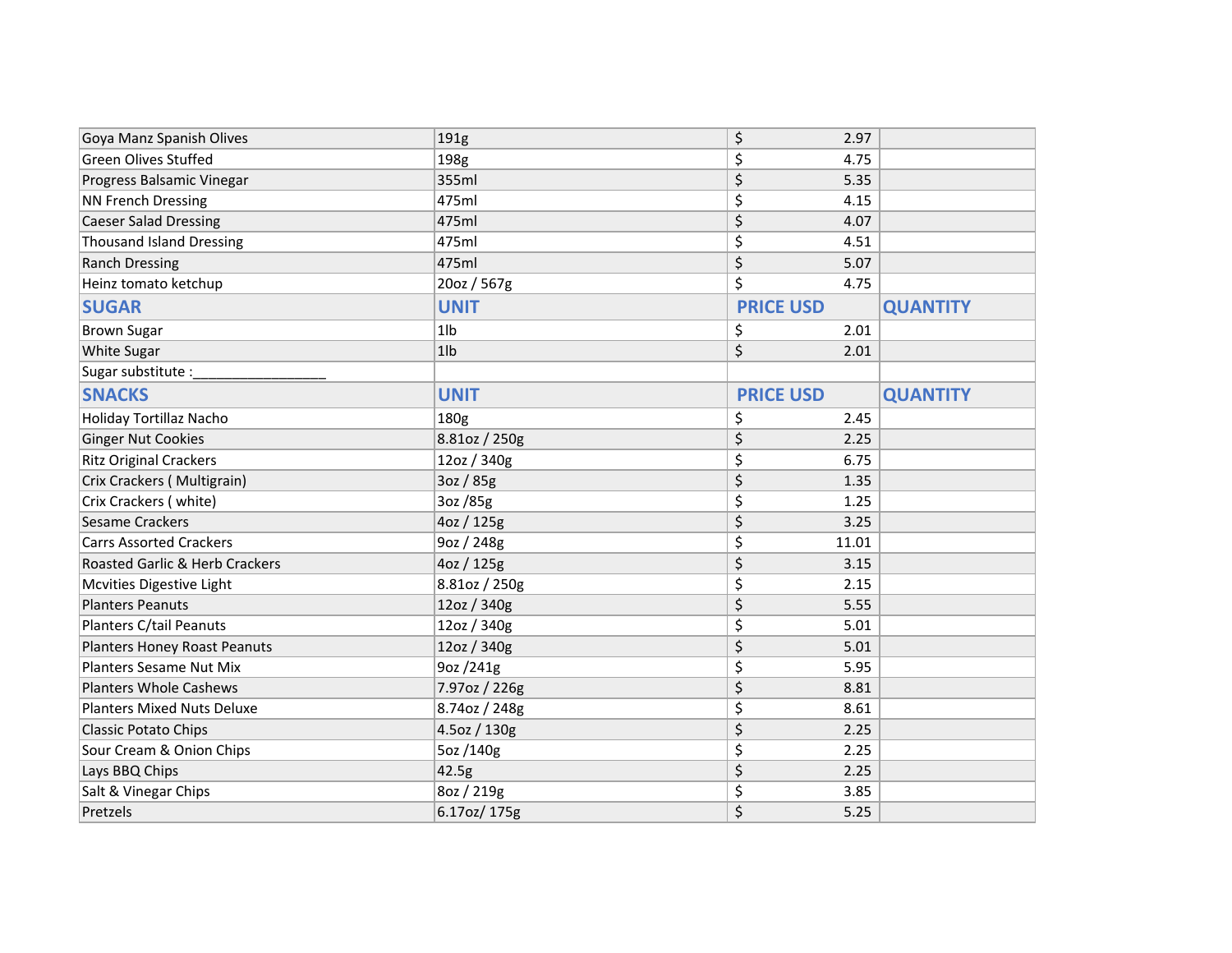| Pringles Original                                                                    | 4.83oz / 137g    | \$<br>5.01       |                 |
|--------------------------------------------------------------------------------------|------------------|------------------|-----------------|
| Pringles BBQ                                                                         | 4.83oz / 137g    | \$<br>5.01       |                 |
| Pringles Cheddar                                                                     | 4.86oz/137g      | \$<br>5.01       |                 |
| Pringles Sour Cream                                                                  | 4.83oz / 137g    | \$<br>5.01       |                 |
| W/GardHummus Dip RST grl                                                             | 13.4oz / 380g    | \$<br>7.05       |                 |
| Cadbury Milk Chocolate                                                               | 360 g            | \$<br>16.75      |                 |
| Local Plaintain chips                                                                | 3.5oz            | \$<br>2.05       |                 |
| Oreos                                                                                | 18oz             | \$<br>9.09       |                 |
| <b>FRESH BREAD</b>                                                                   | <b>UNIT</b>      | <b>PRICE USD</b> | <b>QUANTITY</b> |
| Local Baguette                                                                       | per bag          | \$<br>3.75       |                 |
| Sliced White                                                                         | per bag          | \$<br>1.51       |                 |
| Sliced Brown                                                                         | per bag          | \$<br>1.51       |                 |
| White Rolls                                                                          | 340g             | \$<br>1.48       |                 |
| Banana Bread                                                                         | per bag          | \$<br>7.51       |                 |
| White Pita Bread                                                                     | 340g             | \$<br>2.15       |                 |
| <b>Wholewheat Pita Bread</b>                                                         | 340G             | \$<br>2.15       |                 |
| Plain Tortilla Wrap                                                                  | 10 <sub>oz</sub> | \$<br>2.75       |                 |
| <b>SNACK PACKS AND SUNSET SNACKS</b>                                                 | <b>UNIT</b>      | <b>PRICE USD</b> | <b>QUANTITY</b> |
| Sunset Cocktail Snack Pack (2 - 3 persons)                                           | 6 Items + Dip    | \$<br>30.00      |                 |
| First Breakfast Pack (2 - 3 persons)                                                 | Continental      | \$<br>30.00      |                 |
| Sunset Cocktail Snack Pack (4 - 6 persons)                                           | 8 Items + Dips   | \$<br>40.00      |                 |
| First Breakfast Pack (4 - 6 persons)                                                 | Continental      | \$<br>40.00      |                 |
| Evening Arrival Welcome Pack (2 - 3 persons)                                         |                  | \$<br>50.00      |                 |
| (1 bottle of Ice Water, 4 COLD Beers, Rum punch mixed, snacks and dips               |                  | \$<br>55.00      |                 |
| Evening Arrival Welcome Pack (4 - 6 persons)                                         |                  |                  |                 |
| (2 bottles of Ice Water, 1/2 Case COLD Local Beer, Rum Punch Mixed, Dips and Snacks) |                  | \$<br>65.00      |                 |
|                                                                                      |                  |                  |                 |